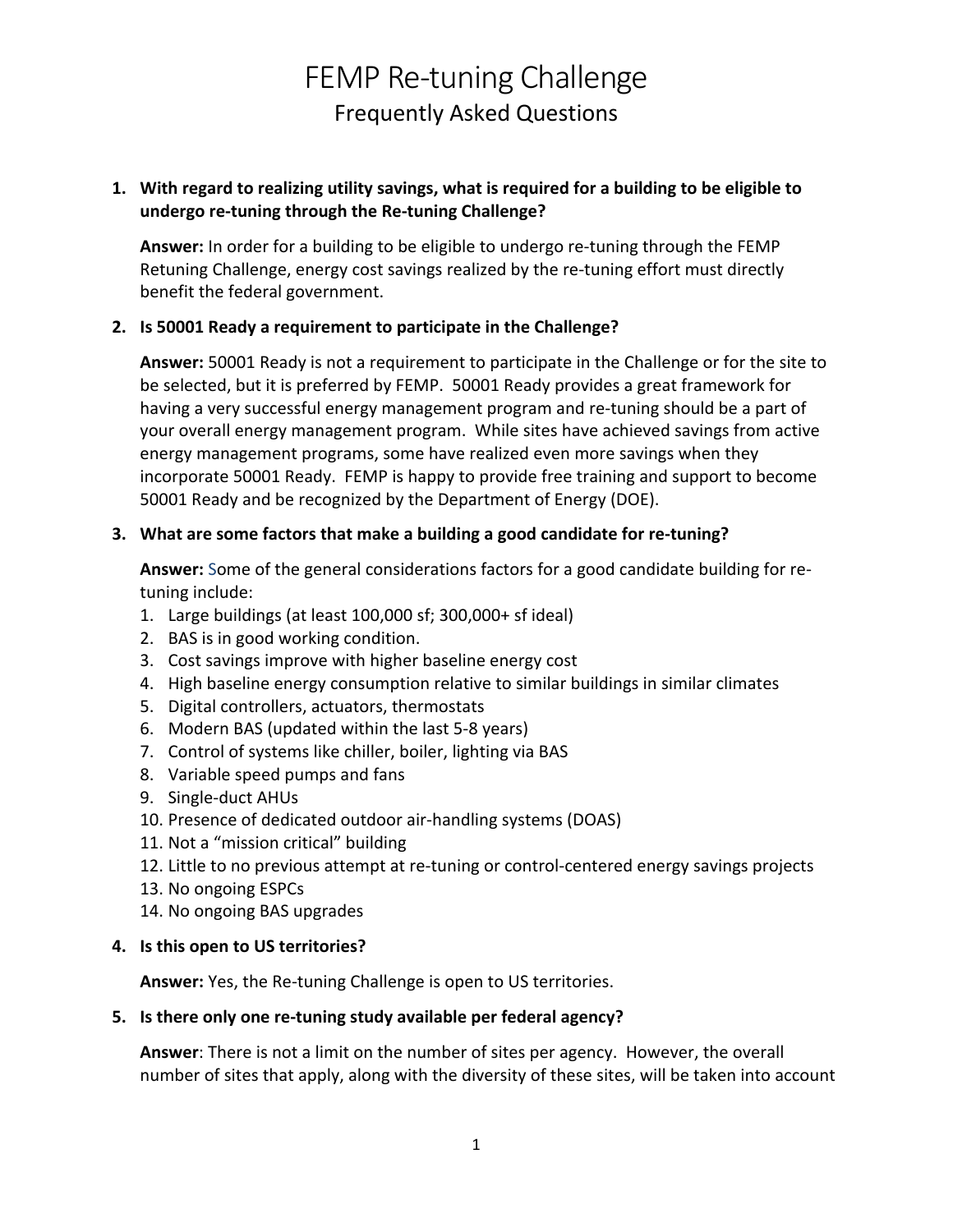in the site selection process. A limited number of sites will be selected based on their ability to support the Re-tuning Challenge requirements.

 Another consideration in the selection process is which sites present the best opportunities not only for re-tuning, but also for reaching out within that agency and the local agencies that are able to participate in training. What FEMP is trying to do with this is not just re- tune one or two buildings at each site and walk away and we're done. It's to provide the maximum outreach and training to federal agencies. As we evaluate sites for selection, we will also look at the ability for a site to host other agencies' staff for training. This capability is highly preferred. With this effort we are trying to not just re-tune buildings, but to re- tune, train, educate and pass knowledge to all agencies whether their sites are selected or not.

#### **6. Is there a quota on the number of sites being chosen for this challenge?**

 **Answer:** The number of sites selected will be based on the available funding. At this time we anticipate up to 5 sites will be selected.

#### **7. About how many buildings do you plan on studying during this challenge?**

 **Answer:** The number of sites selected will be based on the available funding. At this time we anticipate up to 5 sites will be selected. For each site selected two buildings will receive re-tuning. One building at the selected site will receive re-tuning from the FEMP Re-tuning Team. Additionally, representatives from the site/agency who attended the re-tuning training session will perform a re-tuning assessment at another building on the site or within the agency. The FEMP Re-tuning Team will provide ongoing (remote) assistance with this task as necessary, including review of recommendations and proposed control strategies.

# **8. Are mission critical buildings eligible? Is a building with "mission critical" spaces eligible?**

 **Answer:** Mission critical buildings are not eligible for the Retuning Challenge. However, a building that has "mission critical" spaces can be eligible and will be evaluated on a case-by- case basis. An example consideration is whether the air handling units that serve the non-mission critical spaces do or do not also serve the "mission critical" spaces.

# **9. How does re-tuning differ from retro-commissioning?**

 **Answer:** Think of re-tuning as a subset of re- and retro-commissioning to consider when you have building automation systems. Retro-commissioning and re-commissioning can encompass a lot of procedures. They may include HVAC, lighting and other control systems, water or even envelope systems. When we hear of re-commissioning we tend to think of that in terms of functional testing to make sure that all of the equipment is working correctly. Not all buildings need that level of commissioning. There may be cases where buildings really need to have a re-commissioning focus or retro-commissioning type focus on the controls systems. In those cases, that's where re-tuning is applicable.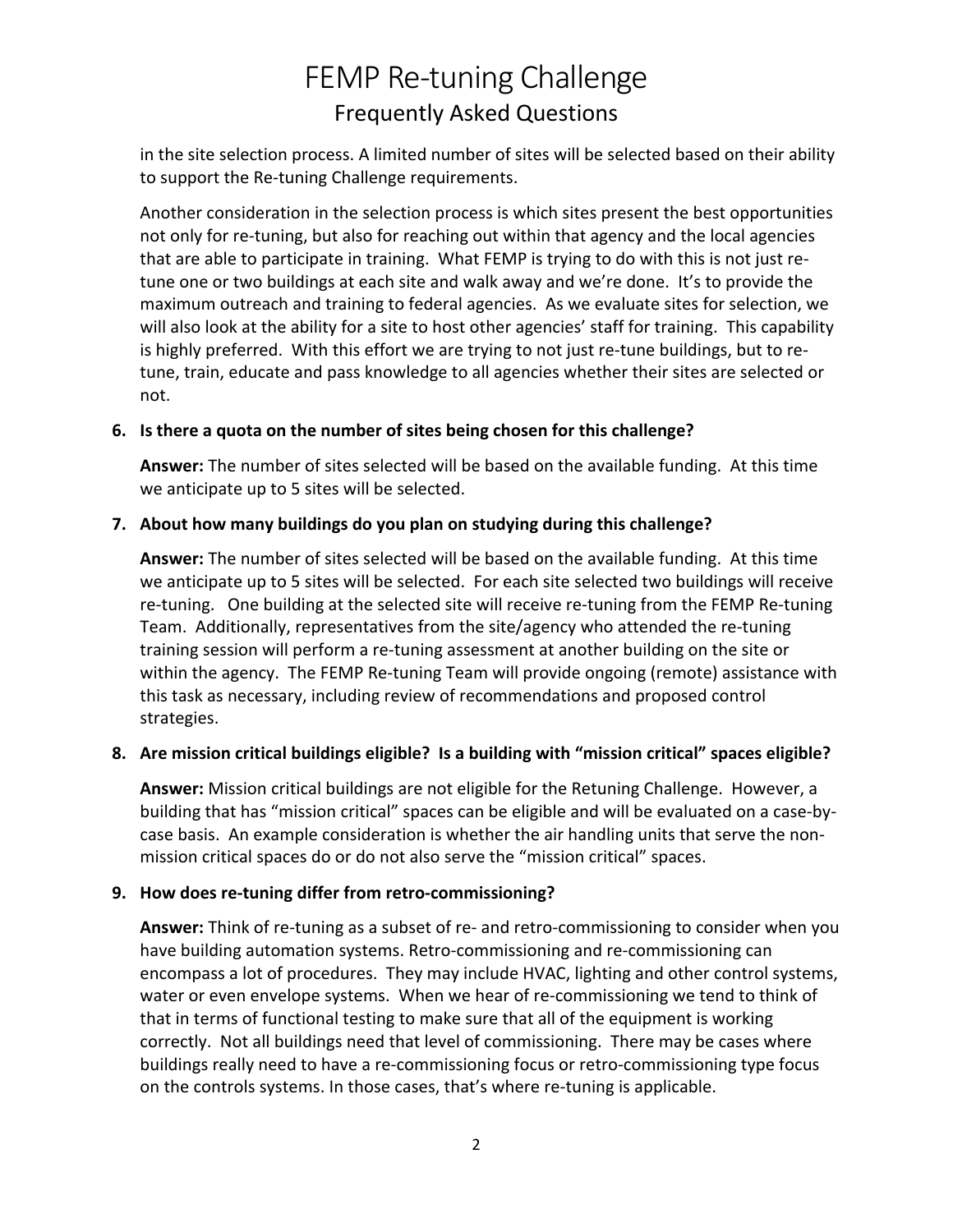#### **10. Will re-tuning be performed onsite?**

 **Answer:** Yes, the site visit and training will include identification of controls improvement measures geared toward energy savings. The FEMP Re-tuning Team will engage the site staff in discussions about each of the identified measures and settle on a list of measures that all interested parties agree should work in principle and that the site is interested in pursuing. Progress on implementing these measures may take place during the site visit.

#### **11. Will the re-tuning activity involve making adjustments to the HVAC systems?**

 **Answer:** Yes, re-tuning will involve making adjustments to the HVAC systems. Because adjustments will be made to the HVAC system, it is critical that (at a minimum) the vast majority of the systems and components (VFDs, sensors, actuators) must be in proper working order. We do not want to encounter a situation where we visit a building where the sensors are not reliable and things are overridden because they have not been commissioned or require repair.

#### **12. Also, does re-tuning include looking at water?**

 **Answer:** We will look at water if at least hourly interval metering data is available. This level of data is necessary to identify any problems or opportunities.

### **FEMP to get the interval data directly from the utility? 13. Do we need to request interval data from our utility? Or can we fill out the form allowing**

 **Answer:** If the building does not have an advanced meter with interval data available, this data will need to be obtained from the servicing utility. If there is a process by which we can gain access to the utility meter data, we can perform the tasks required to get the interval data.

#### **14. Is remote access to the BAS required?**

 **Answer:** No, remote access is not a requirement. Remote access is desirable. Without remote access, re-tuning becomes an iterative process. A representative from the site will need to provide the required data. This process requires more communication by email which takes more time and effort than data acquisition via remote access.

# **15. Does re-tuning get into the programming of the BAS or are just set points, setbacks, etc. looked at?**

 **Answer:** Re-tuning involves getting into the programming which is why a BAS contractor may be required to get involved, especially if it is a BAS for which we do not have in-house expertise in programming. (Note: We do have expertise for many common systems like JCI and Niagara.)

# **different strategies from competing in a negative feedback loop? 16. When implementing multiple new reset strategies for a building, how do you determine which is the most effective, and how do you structure the programming to prevent**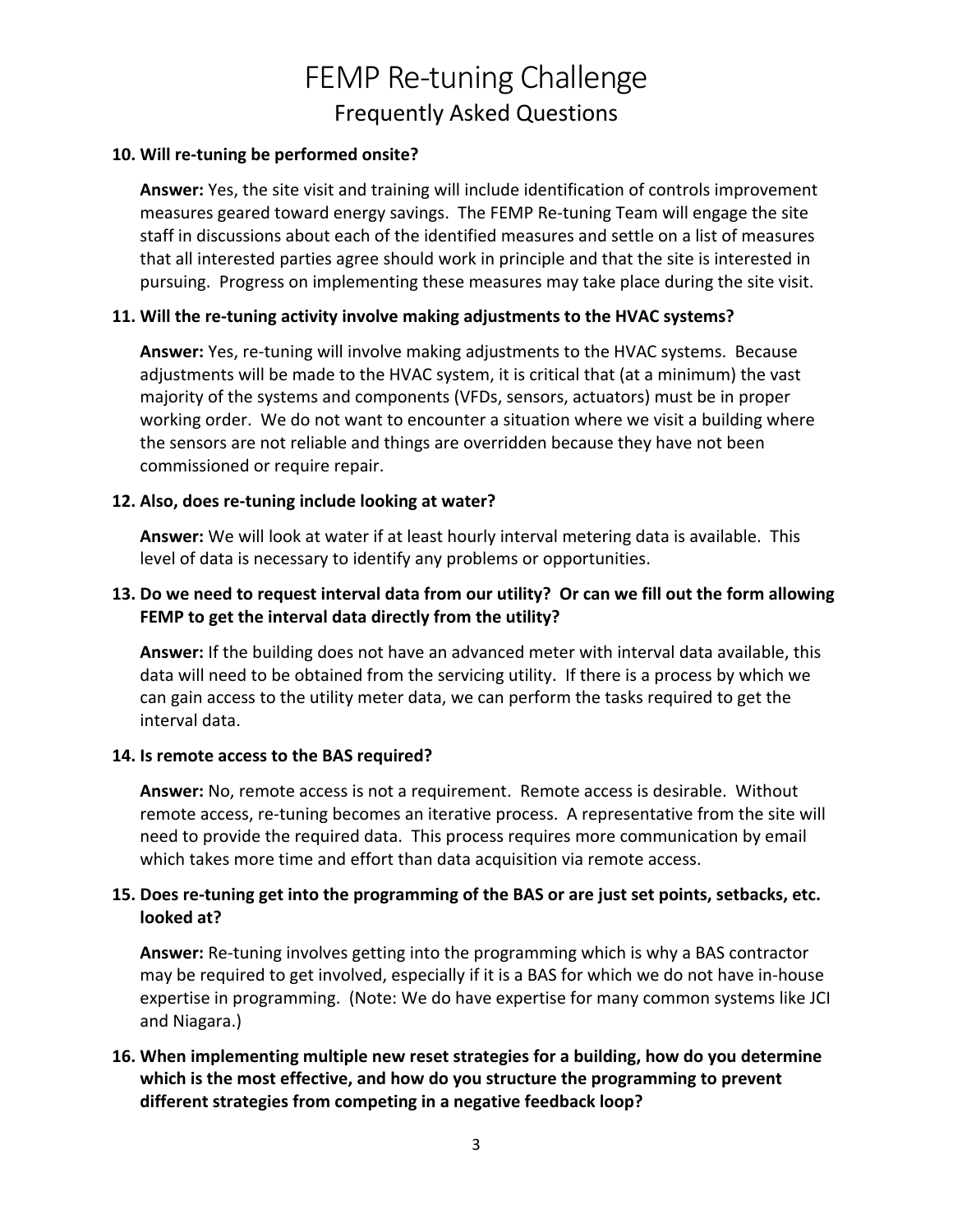**Answer:** It's a building specific determination of which one is going to be more effective and there is no easy answer to that part of it. Regarding the question of competing measures, the example that comes to mind is supply air temperature reset and static pressure reset can be two resets that effect the amount of cooling that is delivered to a zone. There may be the potential for those to compete with each other. The best way to avoid them getting into any kind of competition is to just use different feedback variables for those two resets if they are both being implemented. Then there are sequences that you see where the same feedback variable is being used and in that case there is a staging approach where you require a higher threshold for the same variable to go into the next one. For example, static pressure reset might be the first stage for 30% average cooling demand then as you get up to 50% you start to do a higher temperature reset or something of that nature. Generally we use different feedback variables for anything that might compete but it's not very common that we run into that.

#### **17. Will HVAC design deficiencies be examined?**

 **Answer:** Building Re-tuning focuses on operations-based efficiency improvements. If during the re-tuning process potential HVAC design deficiencies are identified, the re-tuning team will make these observations known to the host site.

# **18. Do buildings need to be federally owned (as opposed to leased)? What makes a site eligible?**

 **Answer:** There can be a number of arrangements regarding ownership. The key here is that the federal agency realizes the cost savings from re-tuning. So if the federal site owns the building and is paying the utilities, then clearly they would receive the benefit from the energy savings. The other case would be a leased building and [or] a full service lease where utilities are paid [as part of the lease], unless there's a way to get some sort of equal lease payment consideration, then the answer is no, the government would not receive the benefit and the site would not be eligible. But if they are in an arrangement where the government is paying the utility bill, then yes, that site would be eligible.

# **19. If meters are installed but not working on a site, can your team help with troubleshooting**  broken meters?

**broken meters?**<br>**Answer:** This is beyond the scope of the FEMP Re-tuning Challenge so troubleshooting broken meters or other equipment is not covered.

# **20. We have a number of PM/ maintenance contractors, and some of them have installed their own BAS systems at a few sites. Are these sites eligible?**

 **Answer:** As long as PNNL can be granted access to the BAS at least while onsite, and that someone (either PNNL, the maintenance contractor, or a separate controls contractor) can be authorized to make control changes to the BAS as part of this process, the sites can be eligible.